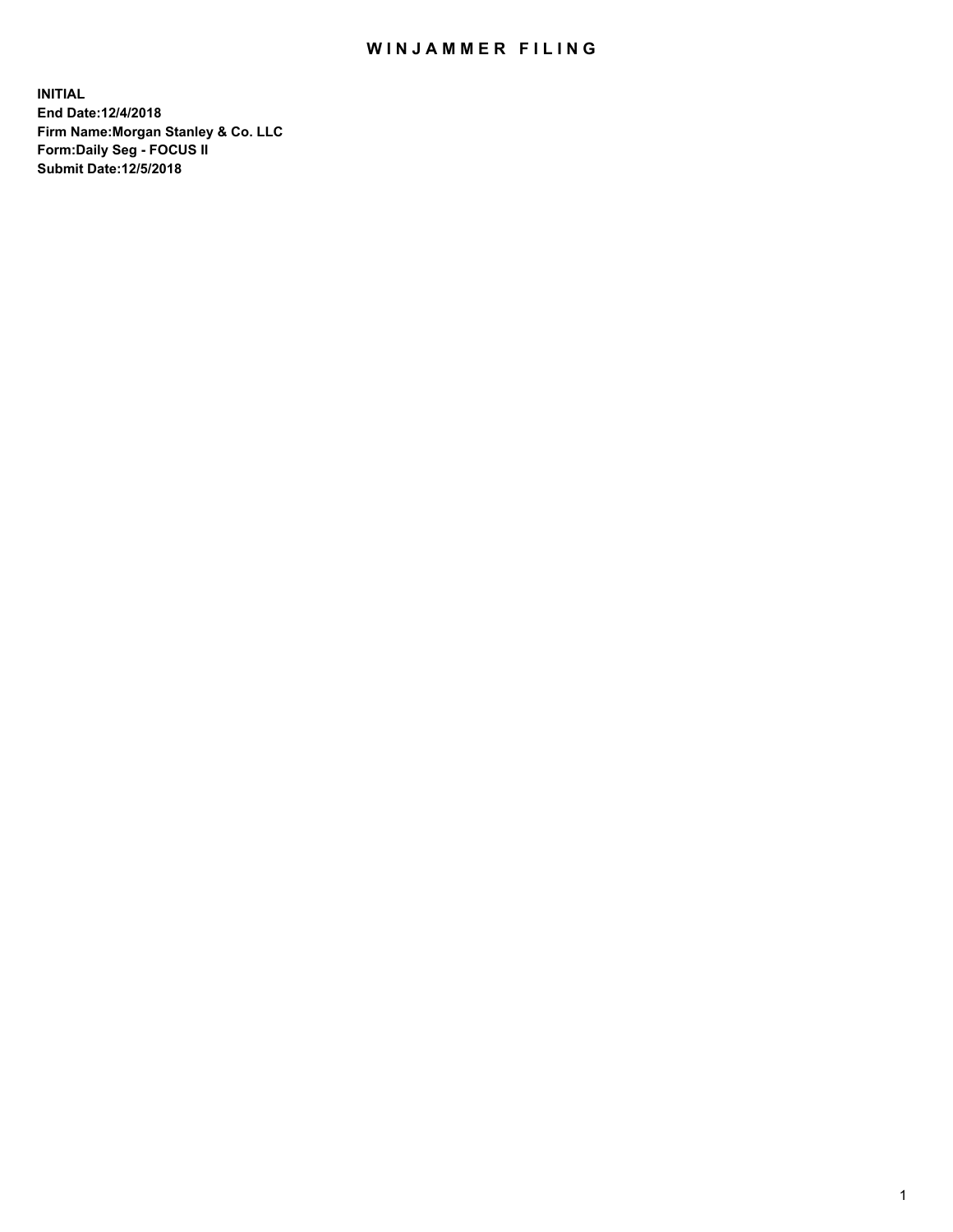**INITIAL End Date:12/4/2018 Firm Name:Morgan Stanley & Co. LLC Form:Daily Seg - FOCUS II Submit Date:12/5/2018 Daily Segregation - Cover Page**

| Name of Company                                                                                                                                                                                                                                                                                                                | Morgan Stanley & Co. LLC                               |
|--------------------------------------------------------------------------------------------------------------------------------------------------------------------------------------------------------------------------------------------------------------------------------------------------------------------------------|--------------------------------------------------------|
| <b>Contact Name</b>                                                                                                                                                                                                                                                                                                            | <b>Ikram Shah</b>                                      |
| <b>Contact Phone Number</b>                                                                                                                                                                                                                                                                                                    | 212-276-0963                                           |
| <b>Contact Email Address</b>                                                                                                                                                                                                                                                                                                   | lkram.shah@morganstanley.com                           |
| FCM's Customer Segregated Funds Residual Interest Target (choose one):<br>a. Minimum dollar amount: ; or<br>b. Minimum percentage of customer segregated funds required:% ; or<br>c. Dollar amount range between: and; or<br>d. Percentage range of customer segregated funds required between:% and%.                         | 280,000,000<br><u>0</u><br><u>0 0</u><br>0 Q           |
| FCM's Customer Secured Amount Funds Residual Interest Target (choose one):<br>a. Minimum dollar amount: ; or<br>b. Minimum percentage of customer secured funds required:%; or<br>c. Dollar amount range between: and; or<br>d. Percentage range of customer secured funds required between:% and%.                            | 140,000,000<br><u>0</u><br><u>00</u><br>0 <sub>0</sub> |
| FCM's Cleared Swaps Customer Collateral Residual Interest Target (choose one):<br>a. Minimum dollar amount: ; or<br>b. Minimum percentage of cleared swaps customer collateral required:% ; or<br>c. Dollar amount range between: and; or<br>d. Percentage range of cleared swaps customer collateral required between:% and%. | 92,000,000<br><u>0</u><br><u>00</u><br>0 <sup>0</sup>  |

Attach supporting documents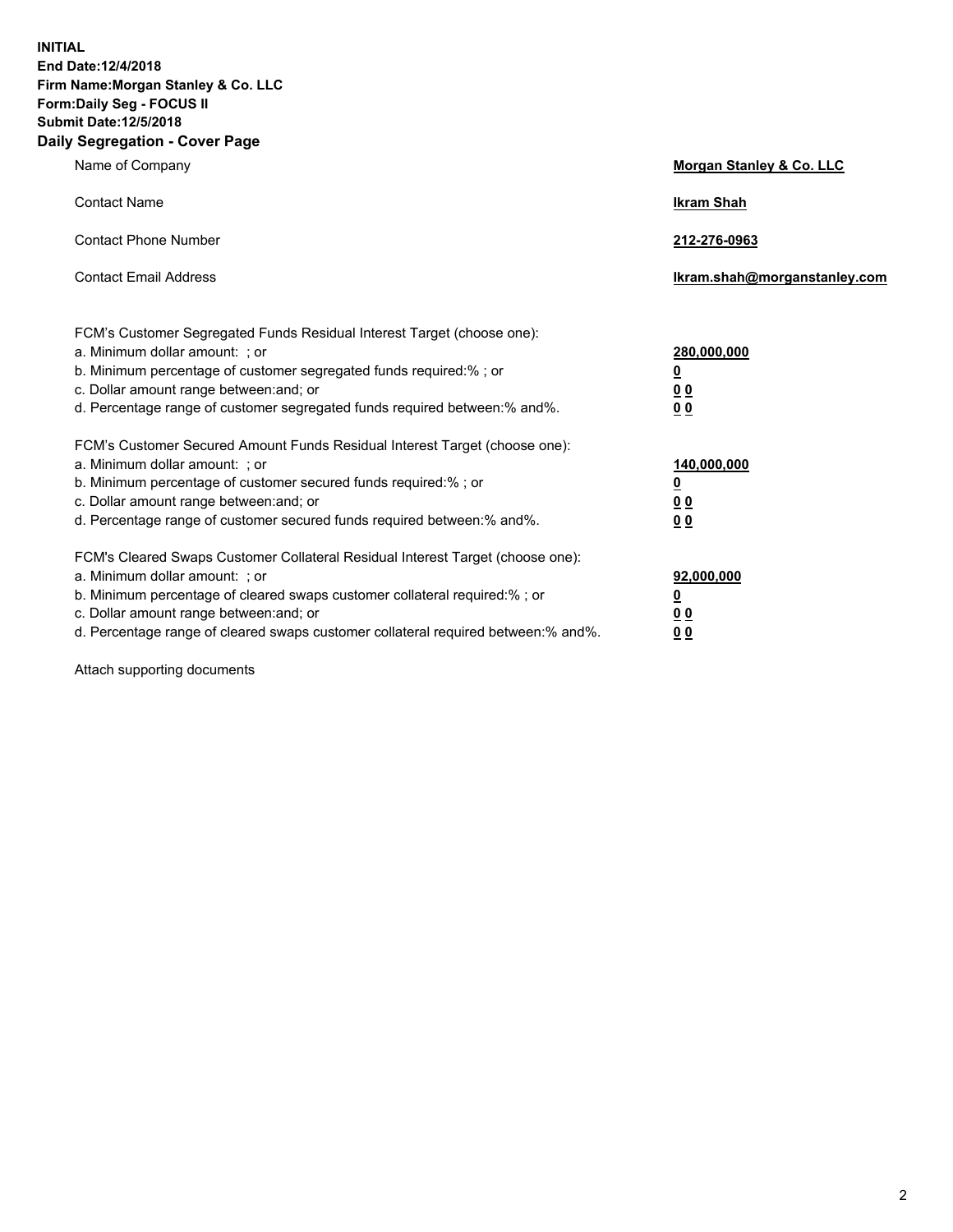## **INITIAL End Date:12/4/2018 Firm Name:Morgan Stanley & Co. LLC Form:Daily Seg - FOCUS II Submit Date:12/5/2018 Daily Segregation - Secured Amounts**

Foreign Futures and Foreign Options Secured Amounts Amount required to be set aside pursuant to law, rule or regulation of a foreign government or a rule of a self-regulatory organization authorized thereunder 1. Net ledger balance - Foreign Futures and Foreign Option Trading - All Customers A. Cash **3,758,054,011** [7315] B. Securities (at market) **2,038,893,357** [7317] 2. Net unrealized profit (loss) in open futures contracts traded on a foreign board of trade **-867,638,327** [7325] 3. Exchange traded options a. Market value of open option contracts purchased on a foreign board of trade **15,939,454** [7335] b. Market value of open contracts granted (sold) on a foreign board of trade **-16,842,138** [7337] 4. Net equity (deficit) (add lines 1. 2. and 3.) **4,928,406,357** [7345] 5. Account liquidating to a deficit and account with a debit balances - gross amount **232,330,395** [7351] Less: amount offset by customer owned securities **-229,739,897** [7352] **2,590,498** 6. Amount required to be set aside as the secured amount - Net Liquidating Equity Method (add lines 4 and 5) 7. Greater of amount required to be set aside pursuant to foreign jurisdiction (above) or line 6. FUNDS DEPOSITED IN SEPARATE REGULATION 30.7 ACCOUNTS 1. Cash in banks A. Banks located in the United States **298,921,538** [7500] B. Other banks qualified under Regulation 30.7 **957,656,029** [7520] **1,256,577,567** 2. Securities A. In safekeeping with banks located in the United States **67,718,977** [7540] B. In safekeeping with other banks qualified under Regulation 30.7 **0** [7560] **67,718,977** [7570] 3. Equities with registered futures commission merchants A. Cash **6,850,722** [7580] B. Securities **0** [7590] C. Unrealized gain (loss) on open futures contracts **15,890** [7600]

- D. Value of long option contracts **0** [7610]
- E. Value of short option contracts **0** [7615] **6,866,612** [7620]
- 4. Amounts held by clearing organizations of foreign boards of trade
	- A. Cash **0** [7640]
	- B. Securities **0** [7650]
	- C. Amount due to (from) clearing organization daily variation **0** [7660]
	- D. Value of long option contracts **0** [7670]
	- E. Value of short option contracts **0** [7675] **0** [7680]
- 5. Amounts held by members of foreign boards of trade
	-
	-
	- C. Unrealized gain (loss) on open futures contracts **-867,654,217** [7720]
	- D. Value of long option contracts **15,939,454** [7730]
	- E. Value of short option contracts **-16,842,138** [7735] **3,791,448,002**
- 6. Amounts with other depositories designated by a foreign board of trade **0** [7760]
- 7. Segregated funds on hand **0** [7765]
- 8. Total funds in separate section 30.7 accounts **5,122,611,158** [7770]
- 9. Excess (deficiency) Set Aside for Secured Amount (subtract line 7 Secured Statement Page 1 from Line 8)
- 10. Management Target Amount for Excess funds in separate section 30.7 accounts **140,000,000** [7780]
- 11. Excess (deficiency) funds in separate 30.7 accounts over (under) Management Target **51,614,303** [7785]

**0** [7305]

[7354] **4,930,996,855** [7355]

**4,930,996,855** [7360]

[7530]

 A. Cash **2,688,830,522** [7700] B. Securities **1,971,174,381** [7710] [7740] **191,614,303** [7380]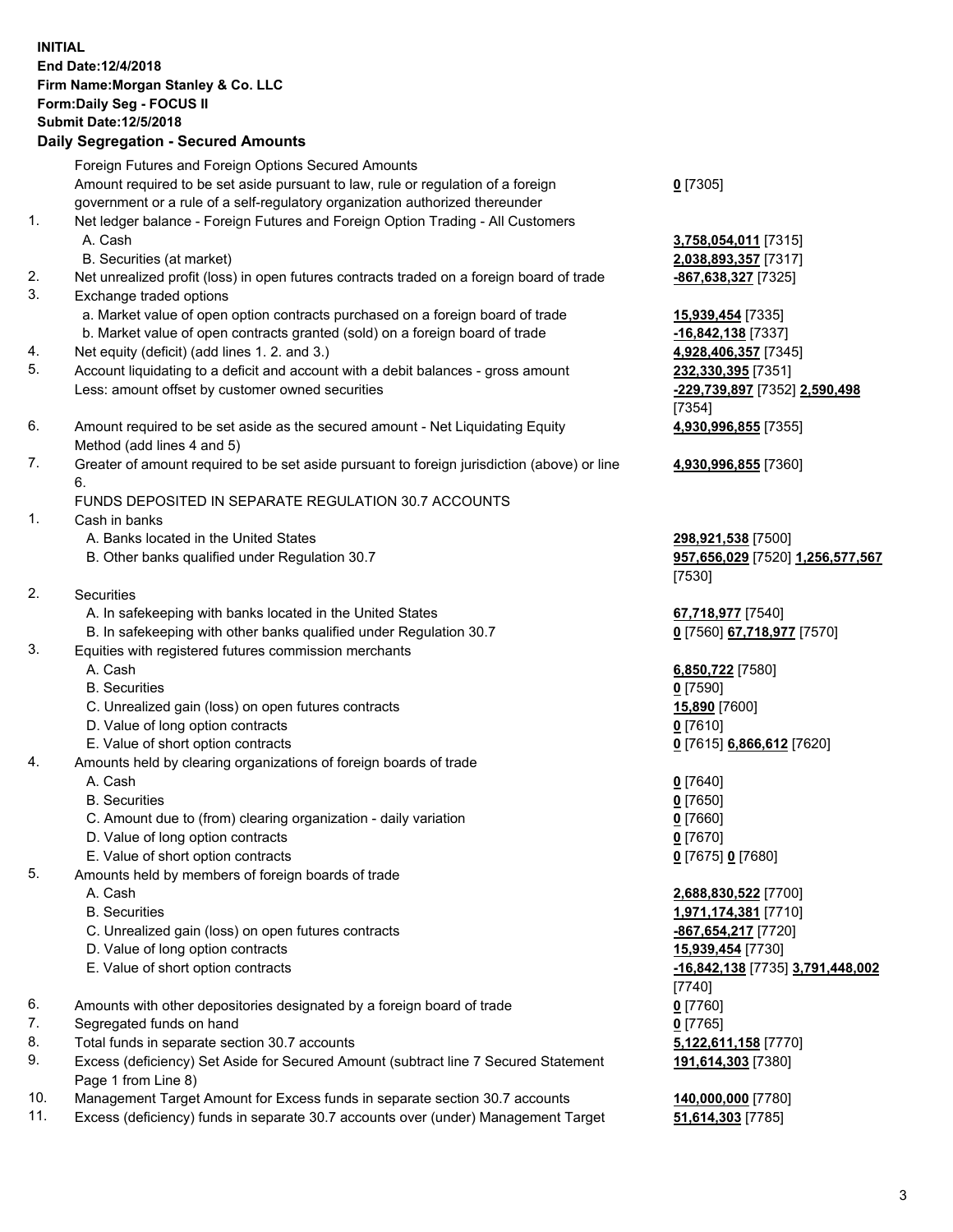**INITIAL End Date:12/4/2018 Firm Name:Morgan Stanley & Co. LLC Form:Daily Seg - FOCUS II Submit Date:12/5/2018 Daily Segregation - Segregation Statement** SEGREGATION REQUIREMENTS(Section 4d(2) of the CEAct) 1. Net ledger balance A. Cash **11,589,061,226** [7010] B. Securities (at market) **6,599,059,327** [7020] 2. Net unrealized profit (loss) in open futures contracts traded on a contract market **-1,089,273,267** [7030] 3. Exchange traded options A. Add market value of open option contracts purchased on a contract market **339,706,723** [7032] B. Deduct market value of open option contracts granted (sold) on a contract market **-464,053,335** [7033] 4. Net equity (deficit) (add lines 1, 2 and 3) **16,974,500,674** [7040] 5. Accounts liquidating to a deficit and accounts with debit balances - gross amount **1,030,984,230** [7045] Less: amount offset by customer securities **-1,009,420,368** [7047] **21,563,862** [7050] 6. Amount required to be segregated (add lines 4 and 5) **16,996,064,536** [7060] FUNDS IN SEGREGATED ACCOUNTS 7. Deposited in segregated funds bank accounts A. Cash **5,172,204,629** [7070] B. Securities representing investments of customers' funds (at market) **0** [7080] C. Securities held for particular customers or option customers in lieu of cash (at market) **547,164,983** [7090] 8. Margins on deposit with derivatives clearing organizations of contract markets A. Cash **6,193,750,719** [7100] B. Securities representing investments of customers' funds (at market) **0** [7110] C. Securities held for particular customers or option customers in lieu of cash (at market) **6,051,894,344** [7120] 9. Net settlement from (to) derivatives clearing organizations of contract markets **-522,745,971** [7130] 10. Exchange traded options A. Value of open long option contracts **339,706,723** [7132] B. Value of open short option contracts **-464,053,335** [7133] 11. Net equities with other FCMs A. Net liquidating equity **6,795,024** [7140] B. Securities representing investments of customers' funds (at market) **0** [7160] C. Securities held for particular customers or option customers in lieu of cash (at market) **0** [7170] 12. Segregated funds on hand **0** [7150] 13. Total amount in segregation (add lines 7 through 12) **17,324,717,116** [7180] 14. Excess (deficiency) funds in segregation (subtract line 6 from line 13) **328,652,580** [7190]

- 15. Management Target Amount for Excess funds in segregation **280,000,000** [7194]
- 16. Excess (deficiency) funds in segregation over (under) Management Target Amount Excess

**48,652,580** [7198]